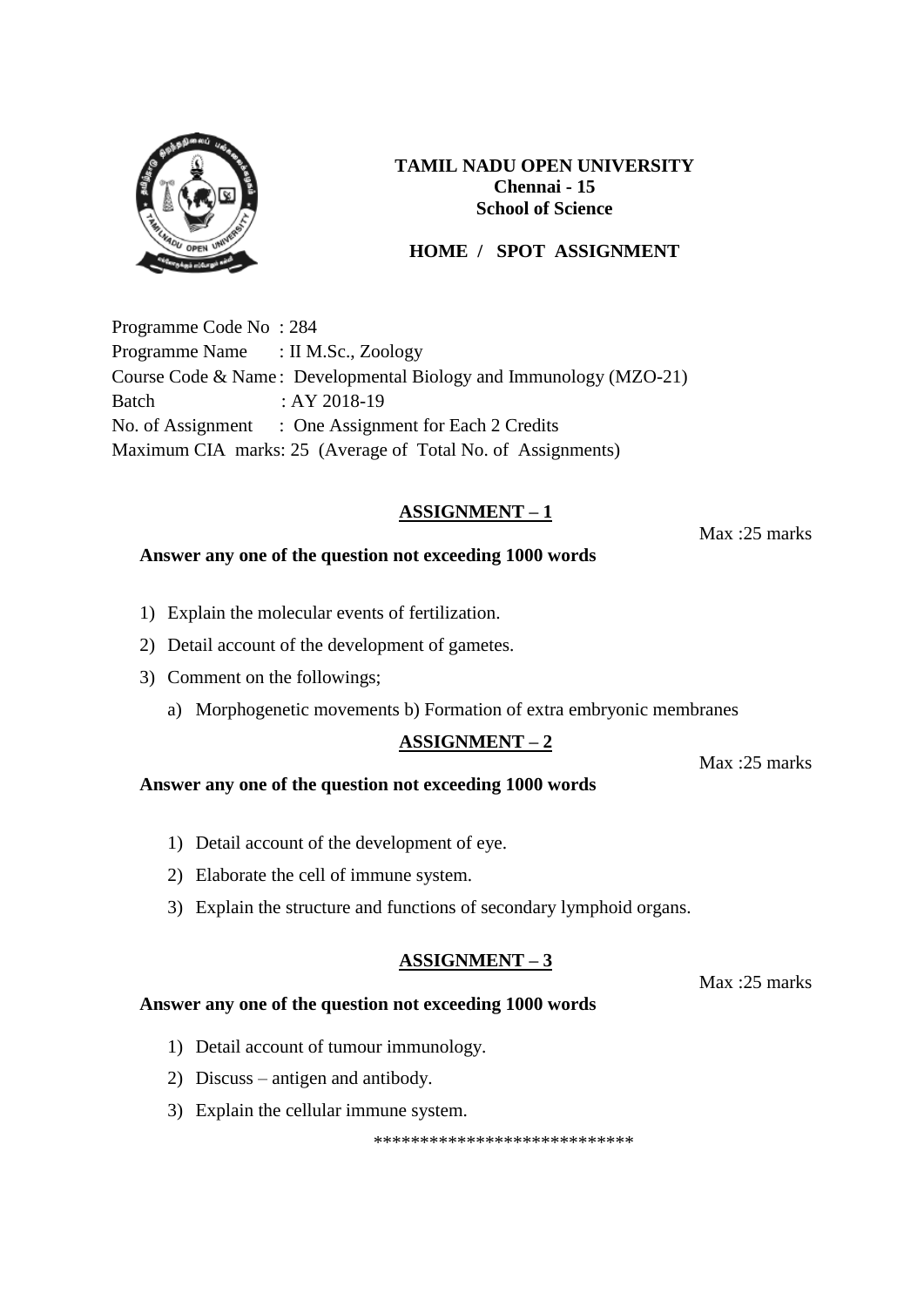

# **HOME / SPOT ASSIGNMENT**

Programme Code No : 284 Programme Name : II M.Sc. Zoology Course Code & Name : Biophysics, Biostatistics and Computer Application (MZO-22) Batch : AY 2018-19 No. of Assignment : One Assignment for Each 2 Credits Maximum CIA marks: 25 (Average of Total No. of Assignments)

## **ASSIGNMENT – 1**

Max :25 marks

## **Answer any one of the question not exceeding 1000 words**

- 1) Detailed account Principle and applications of thermodynamic laws.
- 2) Explain atomic absorption and plasma emission spectroscopy.
- 3) Explain the principles and applications of electrophoresis.

# **ASSIGNMENT – 2**

Max :25 marks

#### **Answer any one of the question not exceeding 1000 words**

- 1) Explain the methods of data processing, classification and tabulations.
- 2) Discuss the immunoelectrophoresis.
- 3) Draw a Pie Chart to represent the following data about Family's Monthly Expenditure:

| <b>Type of Commodity</b> | <b>Expenditure (in Rs.)</b> |  |  |  |  |
|--------------------------|-----------------------------|--|--|--|--|
| Food                     | 300                         |  |  |  |  |
| Rent                     | 200                         |  |  |  |  |
| Clothing                 | 125                         |  |  |  |  |
| Education                | 110                         |  |  |  |  |
| Savings                  | 90                          |  |  |  |  |
| Miscellaneous            | 75                          |  |  |  |  |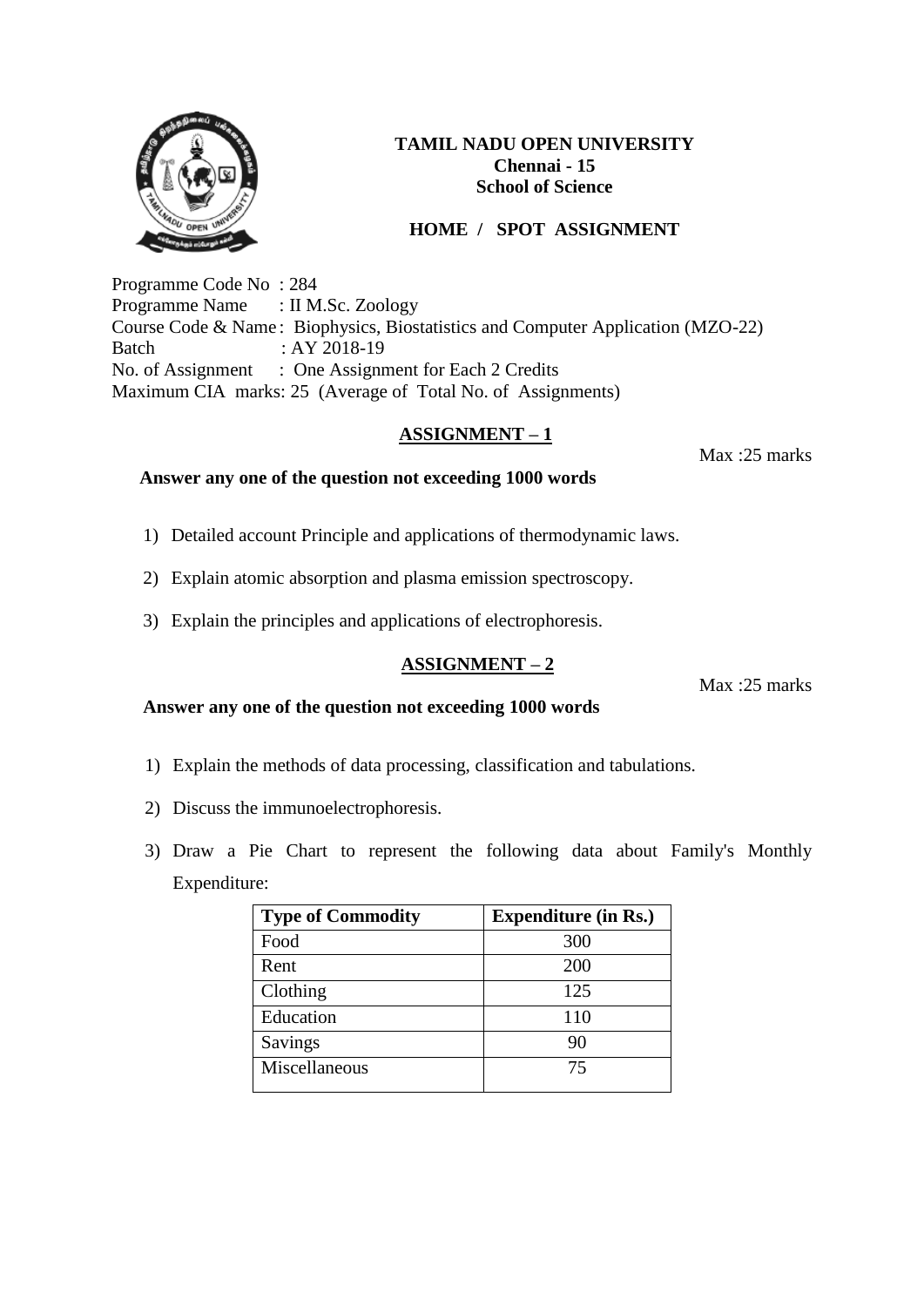#### $ASSIGNMENT-3$ </u>

Max:25 marks

# Answer any one of the question not exceeding 1000 words

1. Calculate the Regression Equations of X on Y and Yon X from the following data and estimate X. when  $Y = 26$ . Also calculate the coefficient of correlation

|  | X   10   12   13   17   18   20   24   30 |  |  |  |
|--|-------------------------------------------|--|--|--|
|  | Y   5   6   7   9   13   15   20   21     |  |  |  |

2. Calculate Mean, Median and Mode of the following data and verify empirical relation:

| Class interval | $3-4$ | $4 - 5$ | $5 - 6$ | $6 - 7$  | $7 - 8$ | $8-9$ | $9-10$ |
|----------------|-------|---------|---------|----------|---------|-------|--------|
| Frequency      | റാ    |         | رے      | 5٨<br>IJ |         |       |        |

3. Explain the computer application in biology.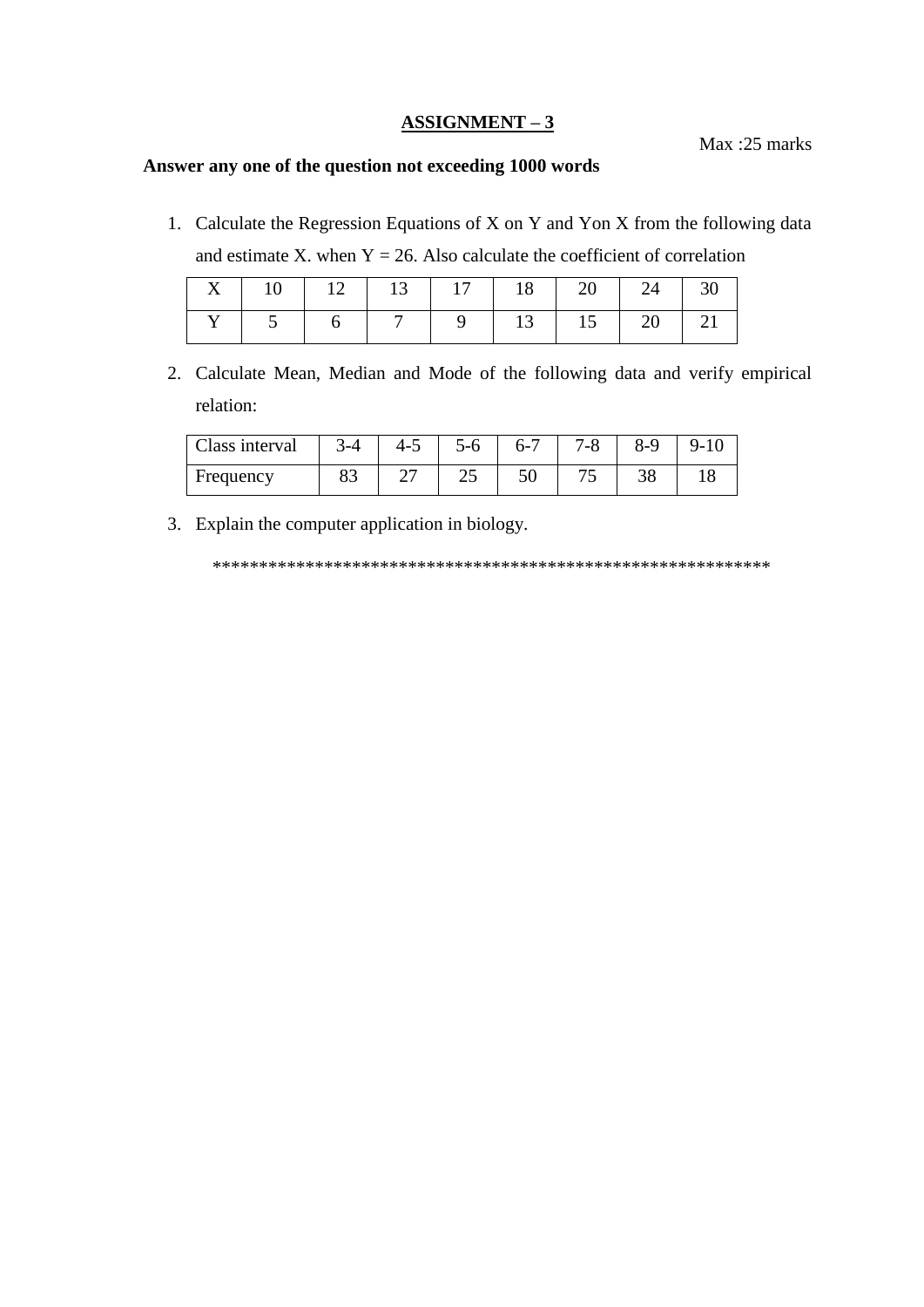# **HOME / SPOT ASSIGNMENT**

Programme Code No : 284 Programme Name : M.Sc. Zoology Course Code & Name : II MZO-23, Biotechnology & Microbiology Batch : AY 2018-19 No. of Assignment : One Assignment for Each 2 Credits Maximum CIA marks: 25 (Average of Total No. of Assignments)

## **ASSIGNMENT – 1**

Max :25 marks

#### **Answer any one of the question not exceeding 1000 words**

- 1. Detail account of the gene cloning strategies.
- 2. Give a detailed account on DNA sequencing and DNA finger printing.
- 3. Discuss the principle and applications of PCR.

## **ASSIGNMENT – 2**

Max :25 marks

Max :25 marks

#### **Answer any one of the question not exceeding 1000 words**

- 1. Write down the applications of biotechnology in medicine and agriculture.
- 2. Give a detailed account on the bacterial culture techniques.
- 3. Explain the causative agent's mode of transmission and treatment of AIDS.

## **ASSIGNMENT – 3**

## **Answer any one of the question not exceeding 1000 words**

- 1) Elaborate on the causative agents mode of transmission control and treatment of Polio.
- 2) Detail account on the causative agents mode of transmission control and treatment of Tuberculosis.
- 3) Elaborate on the causative agents mode of transmission control and treatment of Cholera.

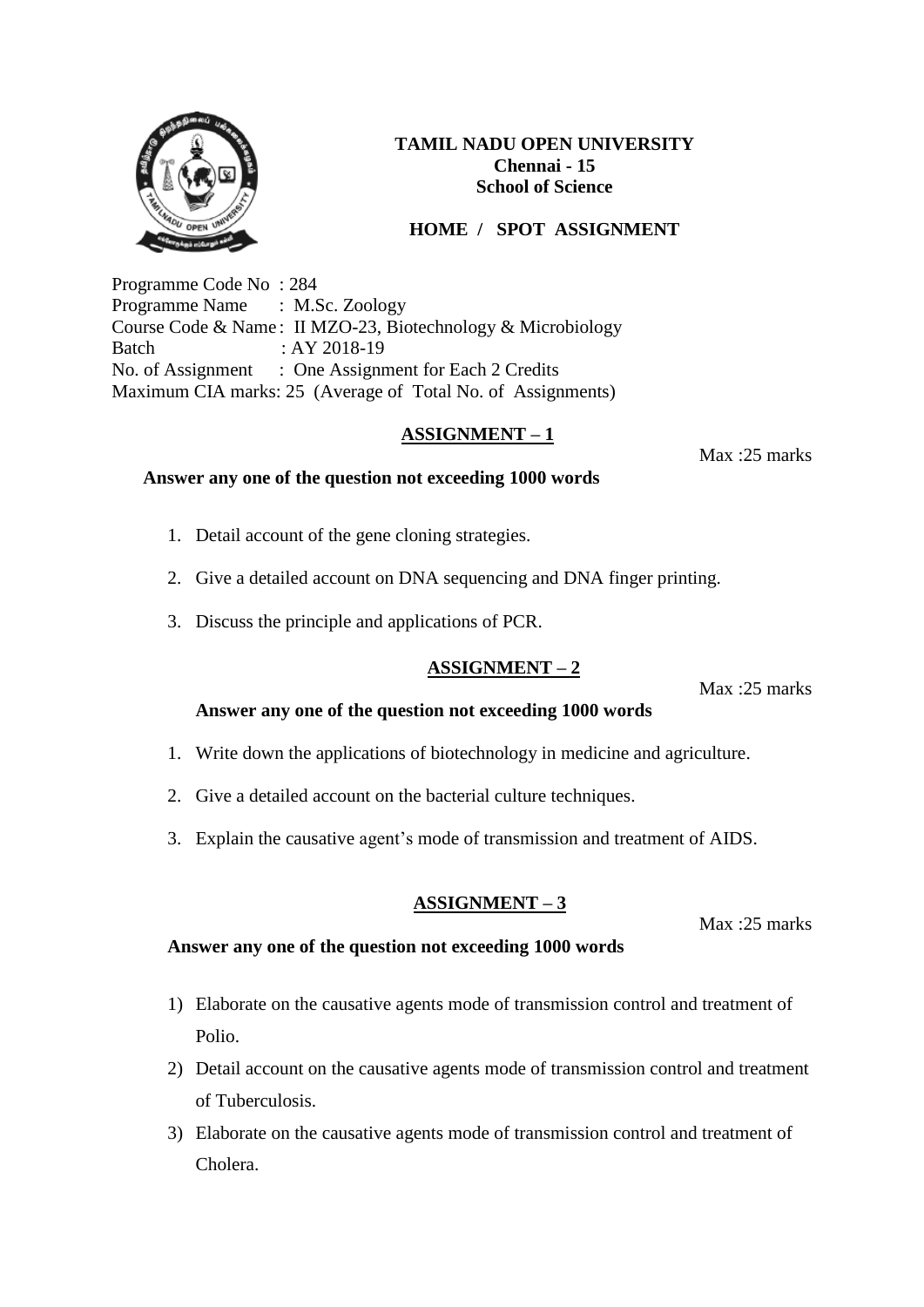

# **HOME / SPOT ASSIGNMENT**

Programme Code No : 284 Programme Name : II M.Sc. Zoology Course Code & Name : MZO-24, Aquaculture Batch : AY 2018-19 No. of Assignment : One Assignment for Each 2 Credits Maximum CIA marks: 25 (Average of Total No. of Assignments)

**Answer any one of the question not exceeding 1000 words** 

# **ASSIGNMENT – 1**

Max :25 marks

## 1. Elaborate on the scope of aquaculture.

- 2. Explain the aquaculture system.
- 3. Detail account of the integrated farming.

# **ASSIGNMENT – 2**

Max :25 marks

### **Answer any one of the question not exceeding 1000 words**

- 1. Detail account of disease management in aquaculture.
- 2. Elaborate on various important parameters involved in aquaculture.
- 3. Give a detailed account on oyster culture.

## **ASSIGNMENT – 3**

#### **Answer any one of the question not exceeding 1000 words**

- 1. Detail account on marketing of fish products.
- 2. Elaborate on the canning and freezing of fish products.
- 3. Explain the common species of ornamental fish culture.

Max :25 marks